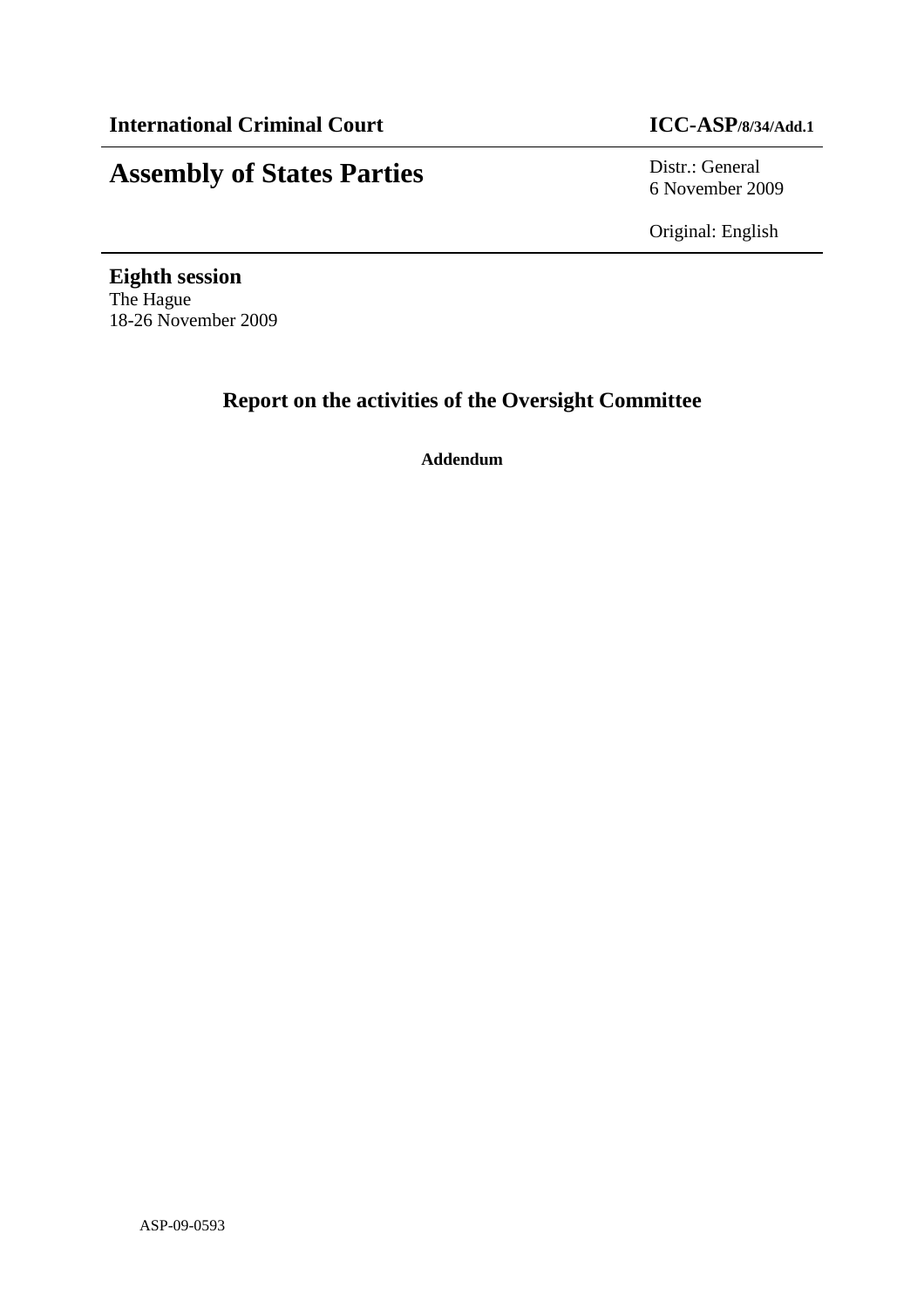### **Draft resolution on the permanent premises of the International Criminal Court**

### *The Assembly of States Parties,*

 *Recalling* resolution ICC-ASP/4/Res.2, which emphasised that "the Court is a permanent judicial institution and as such requires functional permanent premises to enable the Court to discharge its duties effectively and to reflect the significance of the Court for the fight against impunity", and *reiterating* the importance of permanent premises to the future of the Court,

*Recalling* resolution ICC-ASP/6/Res.1, adopted on 14 December 2007 at the  $7<sup>th</sup>$ plenary meeting of the sixth session of the Assembly, and resolution ICC-ASP/7/Res.1, adopted on 21 November 2008 at the  $7<sup>th</sup>$  plenary meeting of the seventh session of the Assembly,

*Noting* the report of the Oversight Committee on the permanent premises, including the annexed explanatory note on the modalities for one-time payments,

 *Mindful* of the reports of the Committee on Budget and Finance on the work of its twelfth and thirteenth sessions,

 *Reiterating* the important role of the Court throughout the process,

*Welcoming* the fact that [seven] States Parties committed to making a one-time payment in accordance with the principles contained in resolution ICC-ASP/7/Res.1, annex III,

 *Reiterating* the important role of the Assembly's Project Director in providing leadership and overall management of the project, and recalling his responsibility for meeting the project's goals, timelines and costs, and quality requirements, as provided in resolution ICC-ASP/6/Res.1,

 *Recalling* the relevant provisions of the Rome Statute, and *noting* that the Financial Regulations and Rules and internal and external audit arrangements of the Court are applicable to the project,

1. *Welcomes* the decision of the Oversight Committee, in accordance with the procedures for awarding a contract as elaborated in ICC-ASP/7/Res.1, to award the contract for the permanent premises to [name of architect], subject to the final agreement of the Oversight Committee prior to the signing of the contract between the Court and the design team, and *invites* the Project Board to finalize the negotiations, including on the terms and conditions of the contract, with the selected design team;

2. *Expresses* its appreciation to [names of other two architects]**,** the other prize-winners in the architectural competition, who have not been awarded the contract, for their hard work and cooperation during the selection process;

3. *Welcomes* the fact that legal and/or contractual agreements have been concluded between the Court and the host State on the loan agreement, the mortgage and the land lease, including the separation of ownership of the land from that of the building, thus allowing the building process to proceed and *further expresses* its appreciation to the host State for its ongoing cooperation;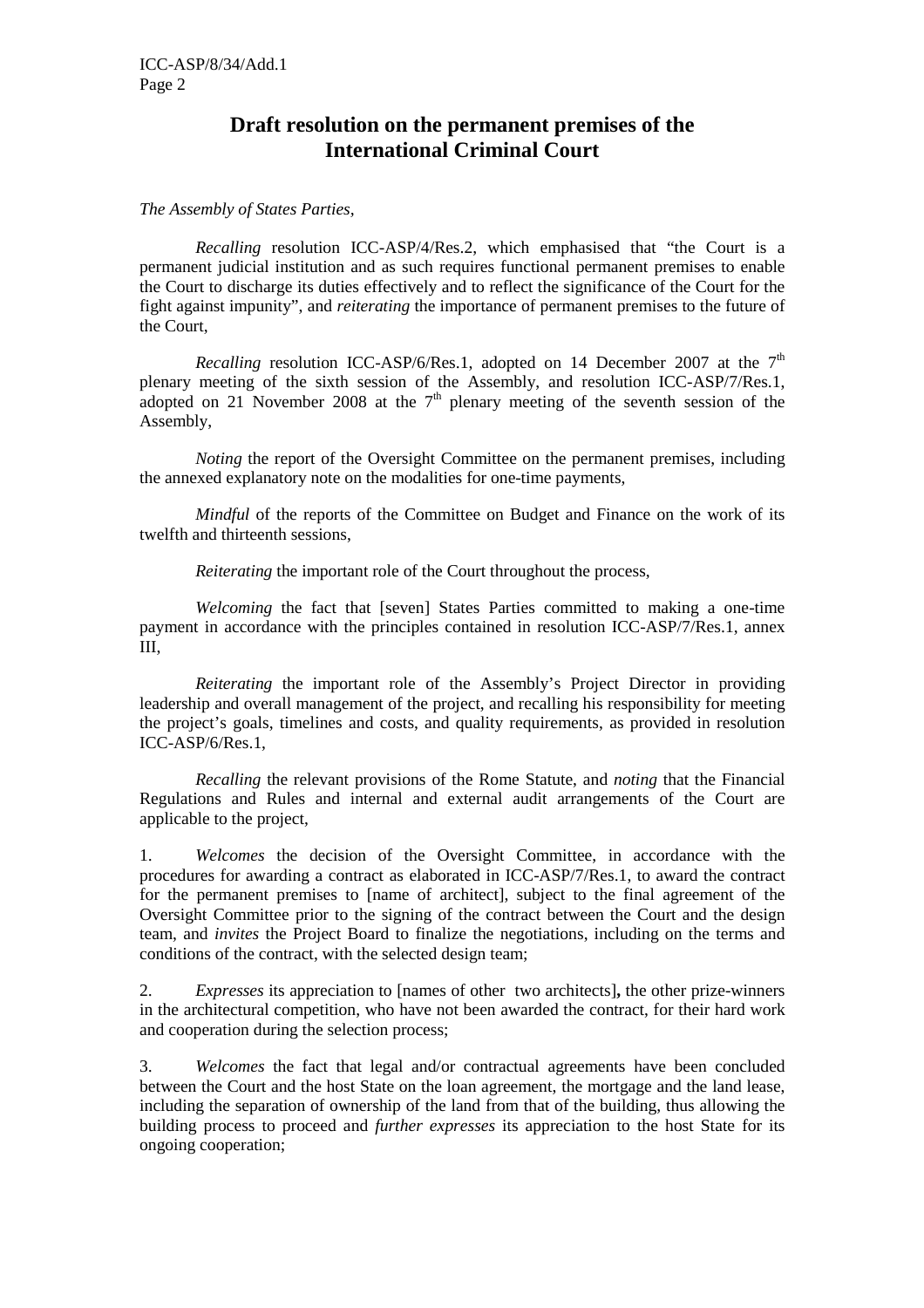4. *Expresses* its appreciation to the Project Board and the Oversight Committee for the progress made on the permanent premises project since the seventh session of the Assembly;

5. *Notes* that the completion date for the permanent premises has been delayed until 2015, *recognizes* the efforts of the Project Board and Oversight Committee to mitigate this delay and associated consequences, and *encourages* the Project Board, in consultation with the Oversight Committee, to continue to identify ways to mitigate the delay and its consequences;

6. *Takes note* of the revised cash-flow scheme contained in annex I, incorporating the schedule for the use of funds deriving from one-time payments, and requests the Project Director, in consultation with the Oversight Committee in accordance with ICC-ASP/6/Res.1, to continue to submit annually, for consideration by the Assembly at its regular session, more detailed estimates of the final cost estimate for the project on the basis of the most recent information, and incorporating the schedule for the use of funds deriving from one-time payments;

7. *Requests* the Project Director to continue to report annually to the Assembly, through the Oversight Committee, on the realization of the previous years' estimates and the level of expenditure;

8. *Requests* the Court, in consultation with the Project Director, to identify and quantify the other costs related to the project but not directly related to the construction, such as the costs of relocating the Court from the temporary premises to the permanent premises, movable items such as furniture and ICT hardware, potted greenery and decorations, costs relating to communications and public relations for the project and costs relating to the interim premises, and to report on these annually to the Assembly, through the Oversight Committee;

9. *Endorses* the recommendation of the Bureau, in accordance with ICC-ASP/6/Res.1, annex II, that the membership of the Oversight Committee, from the eighth to tenth sessions of the Assembly, be comprised of those States referred to in annex II to this resolution;

10. *Requests* the Project Board to finalise the project manual, which takes into account the provisions of resolution ICC-ASP/6/Res.1, annexes II, III and IV, in light of the selected architectural design and to submit it to the Oversight Committee for approval*,* and to inform the Oversight Committee of any subsequent relevant developments;

11. *Notes* that a trust fund for voluntary contributions dedicated to the construction of the permanent premises has been established, and *invites* members of civil society with a proven track record of commitment to the mandate of the Court to raise funds for the permanent premises project;

12. *Requests* the Oversight Committee to remain seized of this issue, and to continue to provide regular progress reports to the Bureau and to report back to the Assembly at its next session.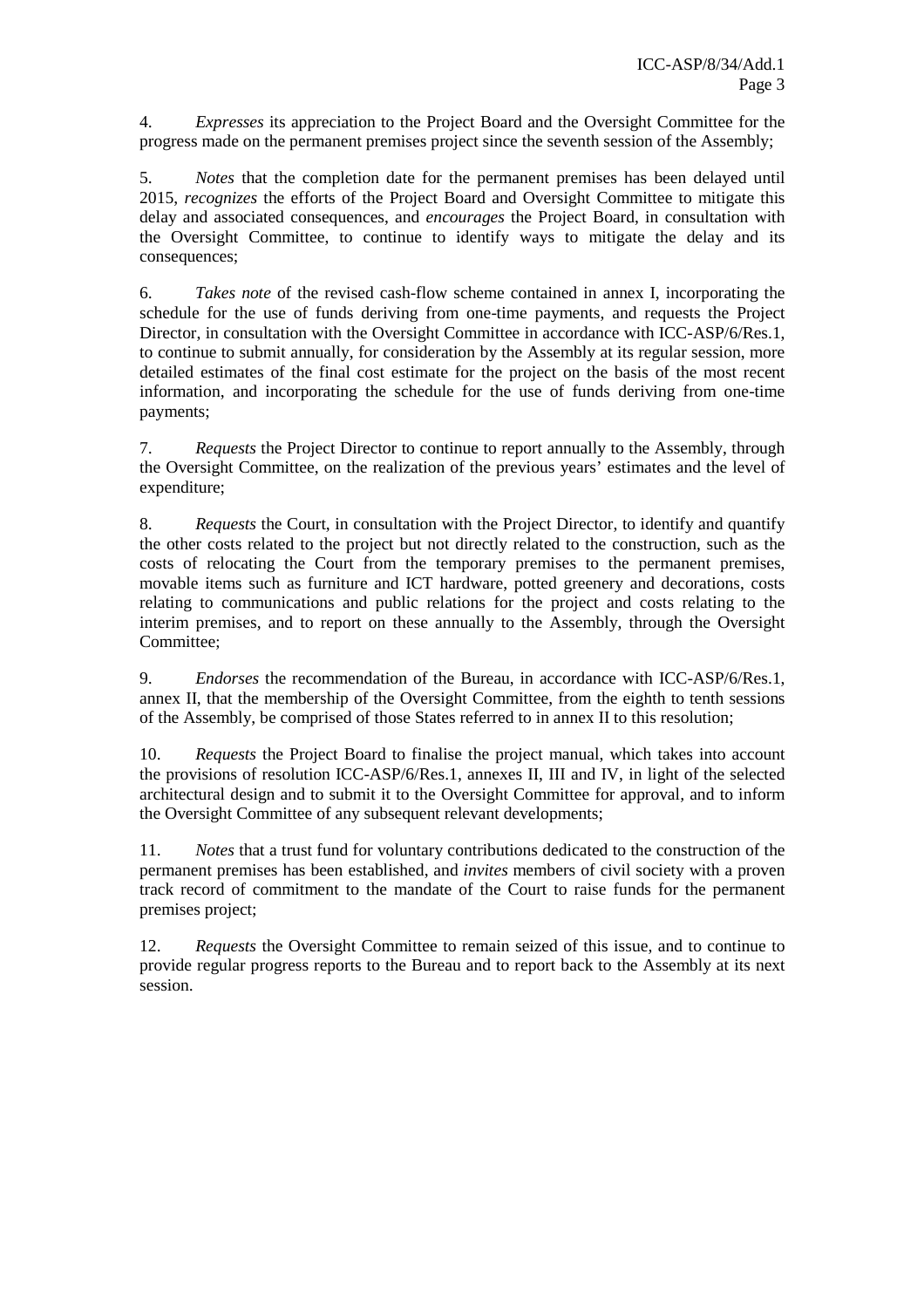|              |                                                                                         |                      |      |                    |      |              | <b>Annex I</b> | <b>Cash-flow scheme</b> |       |                               |       |         |       |                  |       |         |        |         |
|--------------|-----------------------------------------------------------------------------------------|----------------------|------|--------------------|------|--------------|----------------|-------------------------|-------|-------------------------------|-------|---------|-------|------------------|-------|---------|--------|---------|
|              |                                                                                         | Totals $(M\epsilon)$ | 2008 |                    | 2009 |              | 2010           |                         | 2011  |                               | 2012  |         | 2013  |                  | 2014  |         | 2015   |         |
|              |                                                                                         |                      |      | <b>Competition</b> |      |              | Competition    |                         |       | <b>Design &amp; tendering</b> |       |         |       | <b>Execution</b> |       |         | Maint. |         |
|              |                                                                                         |                      | year |                    | year |              | year           |                         | year  |                               | year  |         | year  |                  | year  |         | year   |         |
|              |                                                                                         | 100%                 | 0%   |                    | 0%   |              | 0%             |                         | 0%    |                               | 18%   |         | 34%   |                  | 34%   |         | 14%    |         |
|              | <b>BOX 1; Construction costs</b>                                                        | € 114.9              |      | 0.0                |      | 0.0          |                | $0.0\,$                 |       | $0.0\,$                       |       | 20.7    |       | 39.1             |       | 39.1    |        | 16.1    |
|              | <b>BOX 3; Other construction costs</b>                                                  | € 75.1               |      | $0.0\,$            |      | 1.1          |                | 5.1                     |       | 13.0                          |       | 11.5    |       | 17.8             |       | 18.1    |        | 8.4     |
| Divided in:  |                                                                                         |                      |      |                    |      |              |                |                         |       |                               |       |         |       |                  |       |         |        |         |
| 15%<br>1%    |                                                                                         |                      | 0%   |                    | 0%   |              | 0%             |                         | 0%    |                               | 18%   |         | 34%   |                  | 34%   |         | 14%    |         |
|              | Contingency                                                                             | € 17.2               |      | 0.0                |      | 0.0          |                | 0.0                     |       | $0.0\,$                       |       | 3.1     |       | 5.8              |       | 5.8     |        | 2.4     |
|              | Integrated, specialized<br>representational features                                    | € 1.1                | 0%   | 0.0                | 0%   | $0.0\,$      | 0%             | $0.0\,$                 | 0%    | $0.0\,$                       | 10%   | 0.1     | 20%   | 0.2              | 50%   | 0.6     | 20%    | 0.2     |
|              |                                                                                         |                      | 0%   |                    | 10%  |              | 25%            |                         | 17%   |                               | 15%   |         | 14%   |                  | 13%   |         | 6%     |         |
| $4\%$        | Fees project management $\epsilon$ 5.3                                                  |                      |      | 0.0                |      | 0.5          |                | 1.3                     |       | 0.9                           |       | $0.8\,$ |       | 0.7              |       | 0.7     |        | 0.3     |
|              |                                                                                         |                      | 0%   |                    | 3%   |              | 18%            |                         | 50%   |                               | 13%   |         | 9%    |                  | 4%    |         | 3%     |         |
| 14%          | Fees designers, engineers, $\in$ 18.5<br>and consultants etc                            |                      |      | 0.0                |      | 0.6          |                | 3.3                     |       | 9.3                           |       | 2.4     |       | 1.7              |       | $0.7\,$ |        | 0.6     |
|              |                                                                                         |                      | 0%   |                    | 0%   |              | 0%             |                         | 43%   |                               | 29%   |         | 19%   |                  | 7%    |         | 3%     |         |
| 4%           | Permits and dues                                                                        | $\epsilon$ 3.5       |      | 0.0                |      | 0.0          |                | 0.0                     |       | 1.5                           |       | 1.0     |       | 0.7              |       | 0.2     |        | 0.1     |
|              |                                                                                         |                      | 0%   |                    | 0%   |              | 0%             |                         | 0%    |                               | 0%    |         | 0%    |                  | 90%   |         | 10%    |         |
| sum          | Consultancy user permits                                                                | $\epsilon$ 0.1       |      | 0.0                |      | $0.0\,$      |                | 0.0                     |       | 0.0                           |       | 0.0     |       | $0.0\,$          |       | 0.1     |        | 0.0     |
|              | Total                                                                                   | € 45.7               |      | 0.0                |      | 1.1          |                | 4.7                     |       | 11.7                          |       | 7.4     |       | 9.1              |       | 8.2     |        | 3.6     |
|              |                                                                                         |                      | 2.8% |                    | 5.6% |              | 8.6%           |                         | 11.6% |                               | 14.7% |         | 17.9% |                  | 21.1% |         | 24.5%  |         |
| 1.03         | Escalation, estimated 3%                                                                | $\epsilon$ 29        |      | $0.0\,$            |      | 0.1          |                | $0.4\,$                 |       | 1.4                           |       | 4.1     |       | 8.6              |       | 10.0    |        | $4.8\,$ |
| <b>Total</b> |                                                                                         | 190                  |      | $\mathbf{0}$       |      | $\mathbf{1}$ |                | $\sqrt{5}$              |       | 13                            |       | 32      |       | 57               |       | 57      |        | $25\,$  |
|              |                                                                                         |                      |      | $\Omega$           |      | $\mathbf{1}$ |                | 6                       |       | 19                            |       | 51      |       | 108              |       | 165     |        | 190     |
|              | <b>Scheduling of one-time</b><br>payments*<br><b>Utilization of host State</b><br>loan* | $13.5**$             |      |                    |      |              |                |                         |       |                               |       |         |       |                  |       |         |        |         |

\* To be completed on the basis of figures available at the time of the eighth session of the Assembly.<br>\*\* As at 15 October 2009, seven States Parties had communicated their final decision to opt for the one-time payment sc